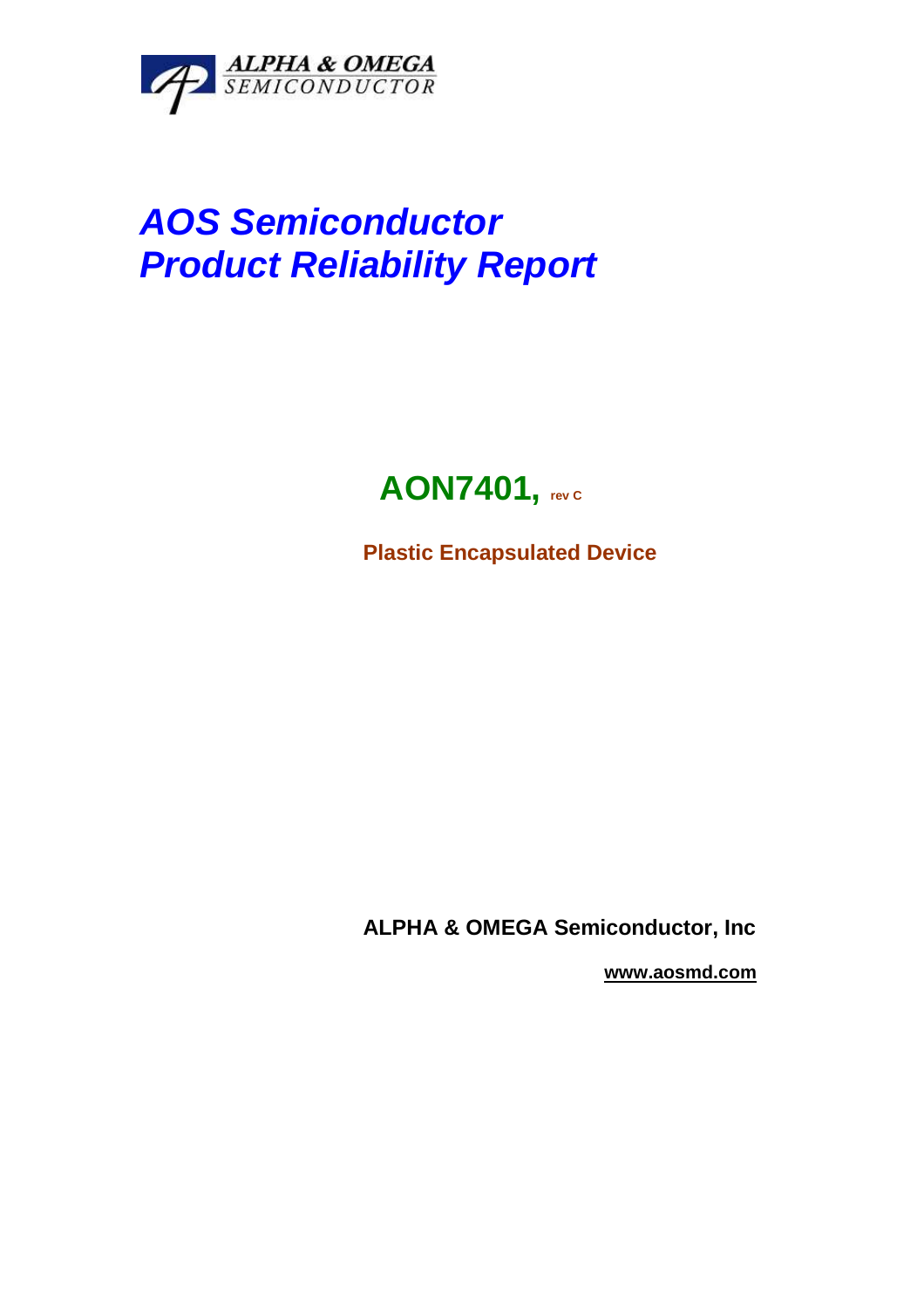

This AOS product reliability report summarizes the qualification result for AON7401. Accelerated environmental tests are performed on a specific sample size, and then followed by electrical test at end point. Review of final electrical test result confirms that AON7401 passes AOS quality and reliability requirements.

#### **Table of Contents:**

- I. Product Description
- II. Package and Die information
- III. Environmental Stress Test Summary and Result
- IV. Reliability Evaluation

#### **I. Product Description:**

The AON7401 uses advanced trench technology to provide excellent  $R_{DS(ON)}$ , and ultra-low low gate charge with a 25V gate rating. This device is suitable for use as a load switch or in PWM applications.

-RoHS Compliant -Halogen-Free

Detailed information refers to datasheet.

### **II. Die / Package Information:**

|                                                           | <b>AON7401</b>                 |
|-----------------------------------------------------------|--------------------------------|
| <b>Process</b>                                            | Standard sub-micron            |
|                                                           | Low voltage P channel          |
| Package Type                                              | DFN 3x3A                       |
| <b>Lead Frame</b>                                         | Cu                             |
| Die Attach                                                | Ag epoxy                       |
| <b>Bonding</b>                                            | Cu wire                        |
| <b>Mold Material</b>                                      | Epoxy resin with silica filler |
| MSL (moisture sensitive level) Level 1 based on J-STD-020 |                                |

**Note \*** based on information provided by assembler and mold compound supplier